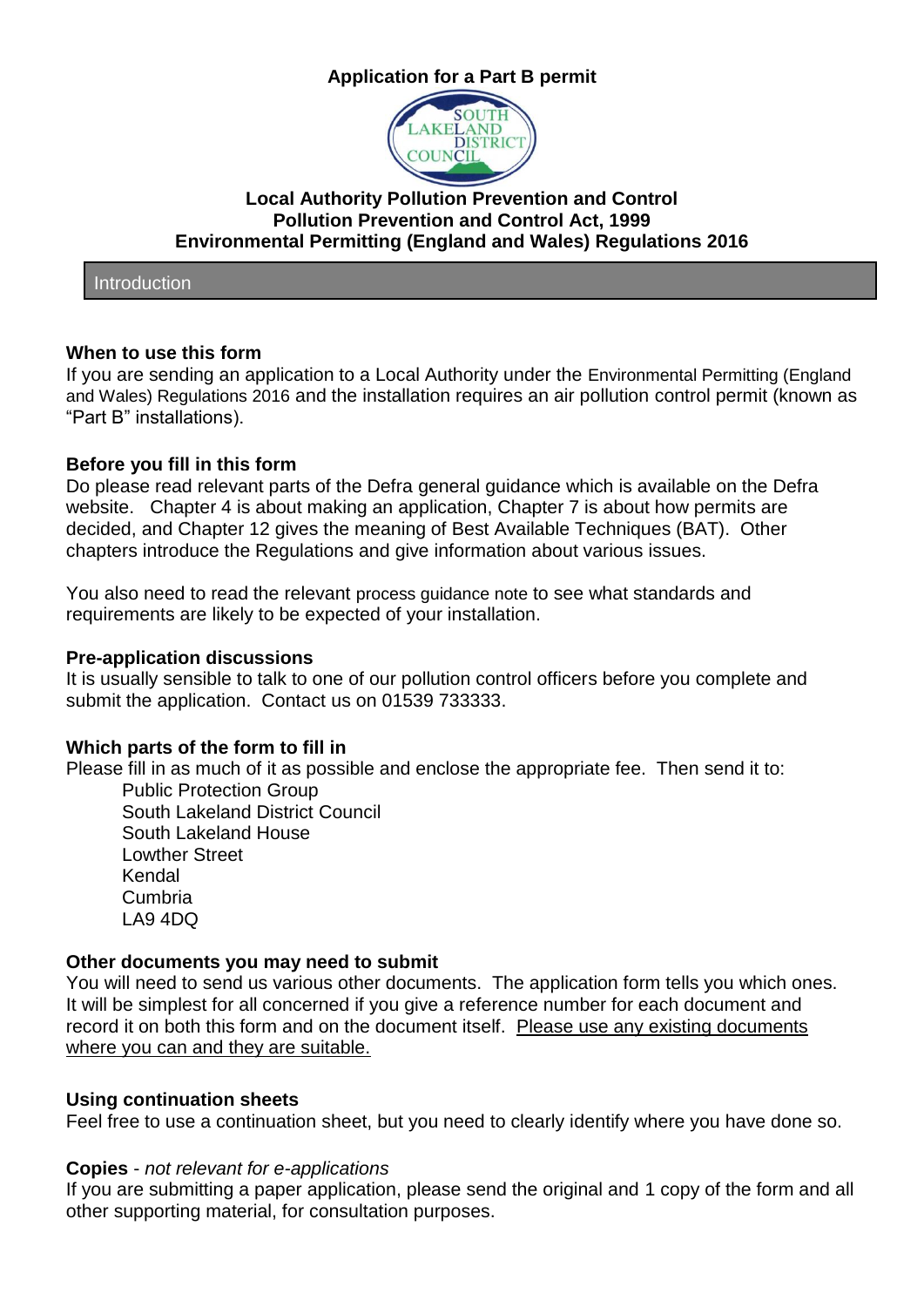| LAPPC application form: to be completed by the operator |                   |               |
|---------------------------------------------------------|-------------------|---------------|
|                                                         |                   |               |
|                                                         |                   |               |
| <b>For Local Authority use</b>                          |                   |               |
|                                                         |                   |               |
| <b>Application reference</b>                            | Officer reference | Date received |
|                                                         |                   |               |

# **A The basics**

# **A1 Name and address of the installation**



Postcode Telephone

**A2 Details of any existing environmental permit or consent** *(for waste operations, please include planning permission for the site, including established use certificates, a certificate of lawful existing use, or the General Permitted Development Order)*

| Reference<br>no. | Issuing regulator | Type of permit |
|------------------|-------------------|----------------|
|                  |                   |                |
|                  |                   |                |

**A3 Operator details** (*The 'operator' = the person who it is proposed will have control over the installation in accordance with the permit (if granted).)*

| Name                                   |
|----------------------------------------|
| Trading name, if different             |
| Registered office address              |
| Principal office address, if different |
| Company registration number            |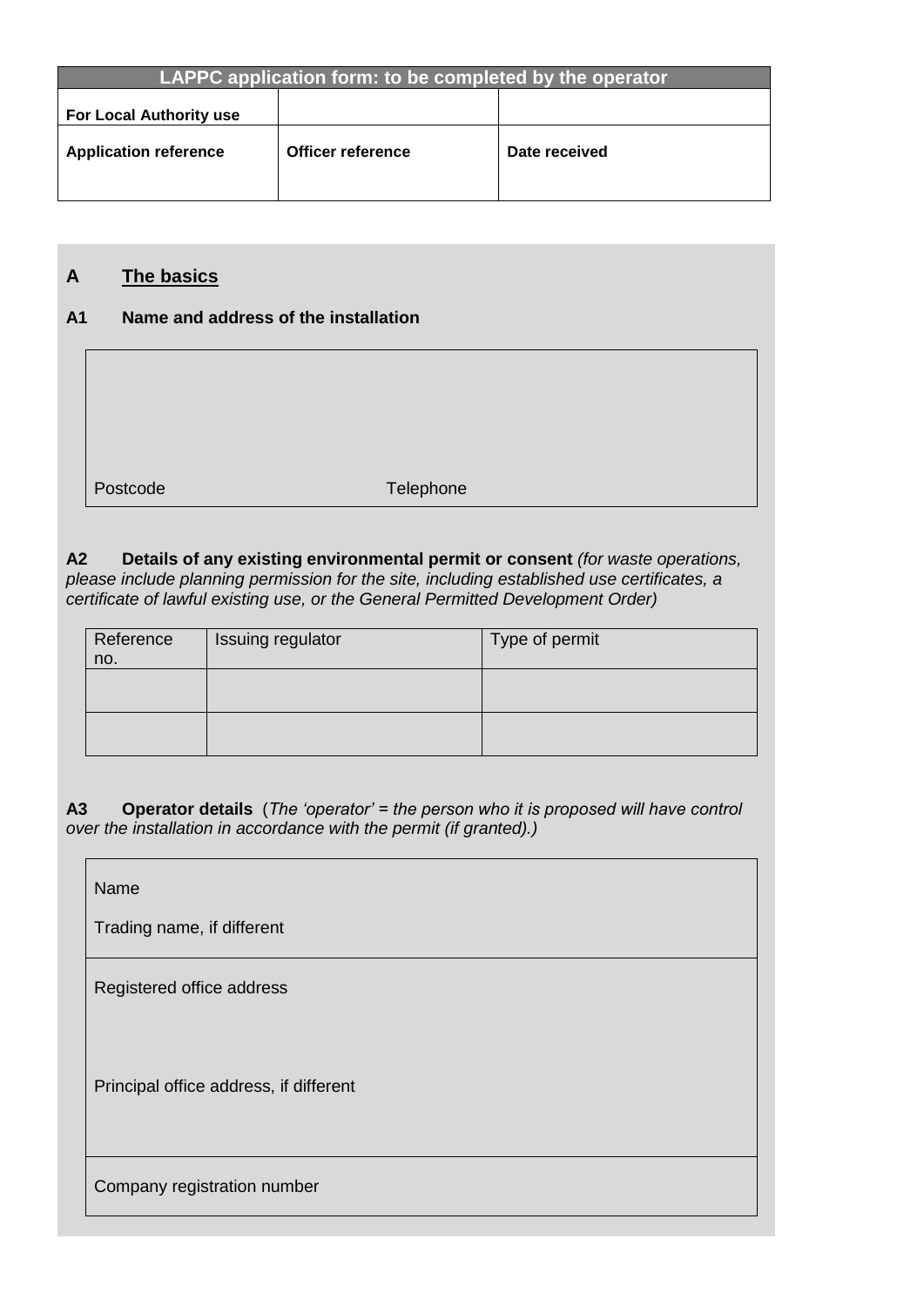# **A4 Any holding company?**

Is the operator a subsidiary of a holding company within the meaning of section 1159 of the Companies Act 2006? If "yes" please fill in details of the ultimate holding company.

| Name                      |                                        |  |
|---------------------------|----------------------------------------|--|
|                           | Trading name, if different             |  |
| Registered office address |                                        |  |
|                           | Principal office address, if different |  |
|                           | Company registration number            |  |

| Name     |       |
|----------|-------|
| Position |       |
| Tel      | Email |
|          |       |

# **B The installation**

What activities are or will be carried on at the installation? Please include "directly associated activities" – this term is explained in Annex III in Part B of the Defra general guidance manual

| Main activities | Section in Schedule 1 to the<br><b>EP Regulations</b> |
|-----------------|-------------------------------------------------------|
|                 |                                                       |
|                 |                                                       |
|                 |                                                       |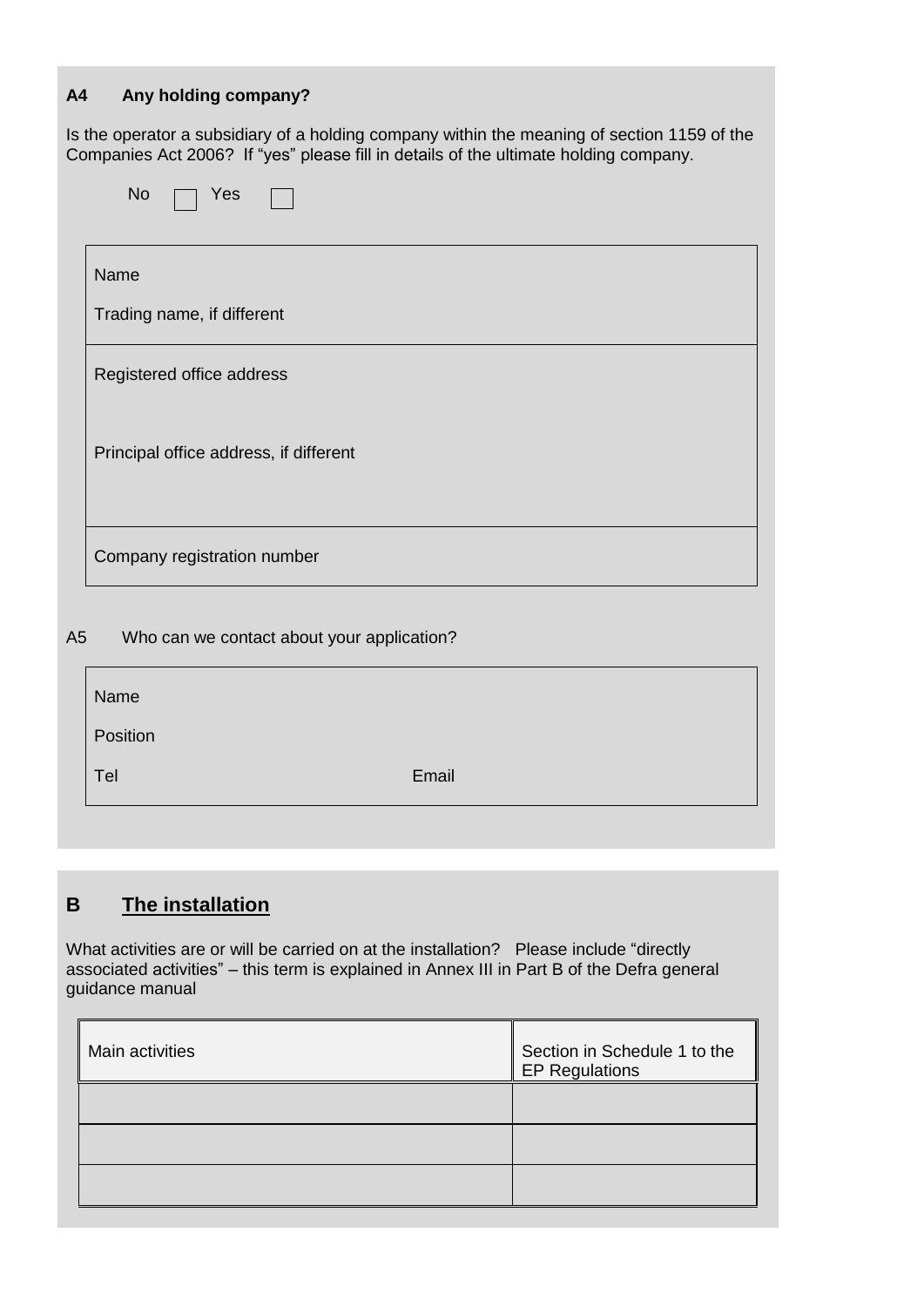| Directly-associated activities (including waste<br>operations) | Schedule 1 references (if<br>any |
|----------------------------------------------------------------|----------------------------------|
|                                                                |                                  |
|                                                                |                                  |

### **B2 Why is the application being made?**

new installation

change to existing installation means it now needs a permit

#### **B3 Site maps**

Please provide:-

A location map showing with a red line round the boundary of the installation

Doc reference

 A site plan or plans showing where all the relevant activities are on site, including storage areas, emission/discharge points, and any directly associated waste operations

Doc reference

# **C The details**

#### **C1 How will the installation operate?**

Doc reference: and the state of the state of the state of the state of the state of the state of the state of the state of the state of the state of the state of the state of the state of the state of the state of the stat

#### **C2 Emissions, control techniques and monitoring?**

What pollutants (including odour) and how much are expected to be emitted into the atmosphere? Please say which stage of the process each emission will come from and also whether from a particular chimney, vent or other source (fugitive). Please include emissions during starting and shutting down the plant, and from possible breakdowns or accidents identified by a risk assessment. (*Using process flow diagrams may help to simplify this.*)

What techniques will be used to minimise each emission in line with BAT? What monitoring has been undertaken (give results) and what monitoring is proposed?

Doc Reference: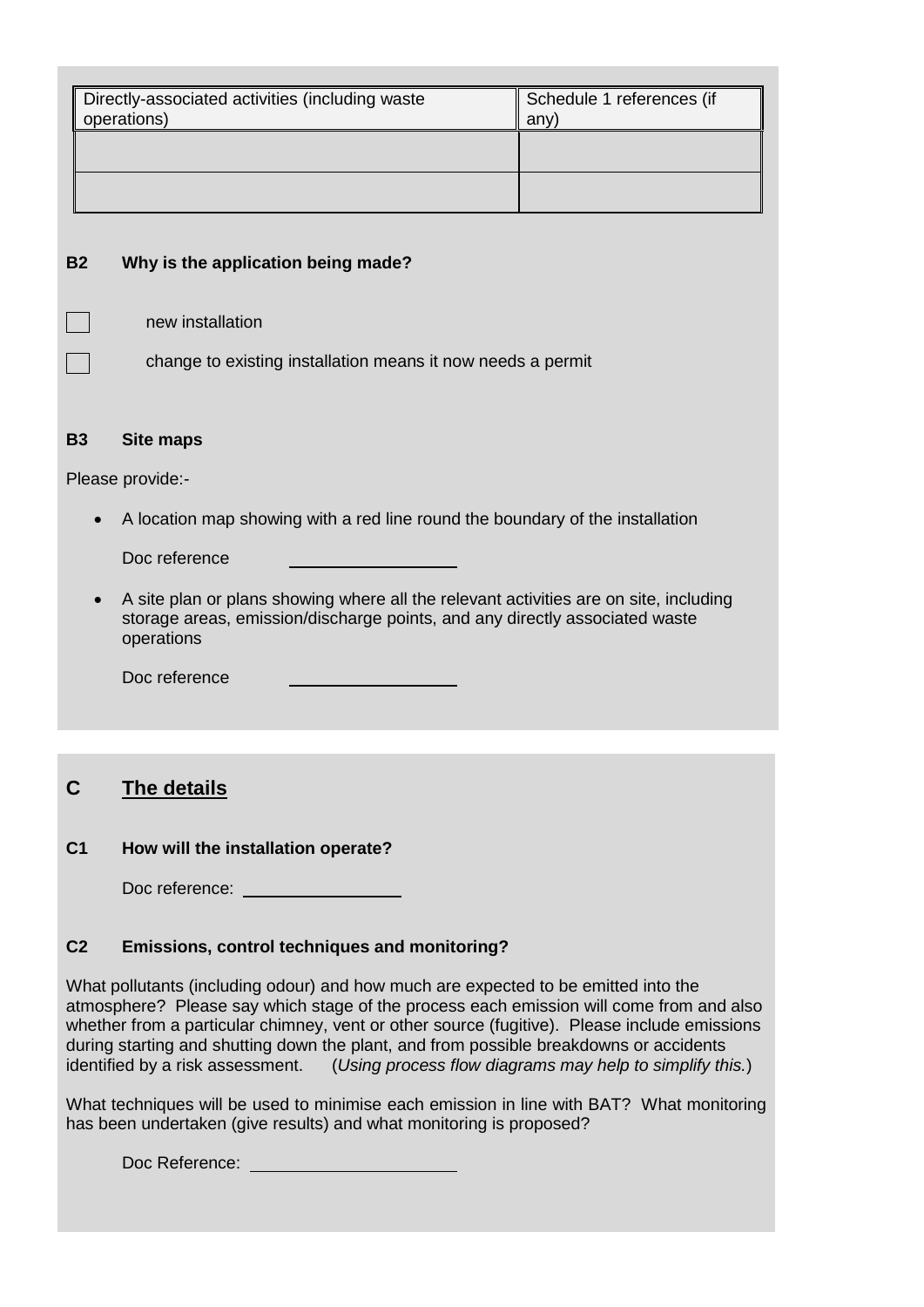### **C3 Environmental management?**

What environmental management procedures and policy will you follow?

Doc Reference: University

#### **C4 Impact on the environment?**

- a) what are the potential significant local environmental effects (including nuisance) of the foreseeable emissions?
- b) are there any sites of special scientific interest (SSSIs) or European protected sites nearer than any of the following distances to the proposed installation:
	- 2km where the installation includes Part B combustion, incineration (not cremation), iron and steel, or non-ferrous metal activities
	- 1km where the installation involves mineral or cement and lime activities
	- ½ km in all other cases?

|  | No $\Box$ Yes $\Box$ |  |  |
|--|----------------------|--|--|
|--|----------------------|--|--|

- c) if "yes", is the installation likely to have a significant effect on these sites and, if so, what are the implications for the purposes of the Conservation (Natural Habitats etc) Regulations 1994 (see appendix 2 of Annex XVII of the general guidance manual)
- d) has an environmental impact assessment been carried out for the installation under planning legislation or for any other purpose. If so, please provide a copy

Doc Reference: We have a state of the state of the state of the state of the state of the state of the state of the state of the state of the state of the state of the state of the state of the state of the state of the st

# **D Anything else?**

Please tell us anything else you would like us to take account of.

*Doc Reference*

# **E Application fee**

You must enclose the relevant fee with your application. If your application is successful you will also have to pay an annual subsistence charge, so please say who you want invoices to be sent to.

Fee enclosed: £ (please make cheques payable to South Lakeland District Council)

Name and address for invoicing: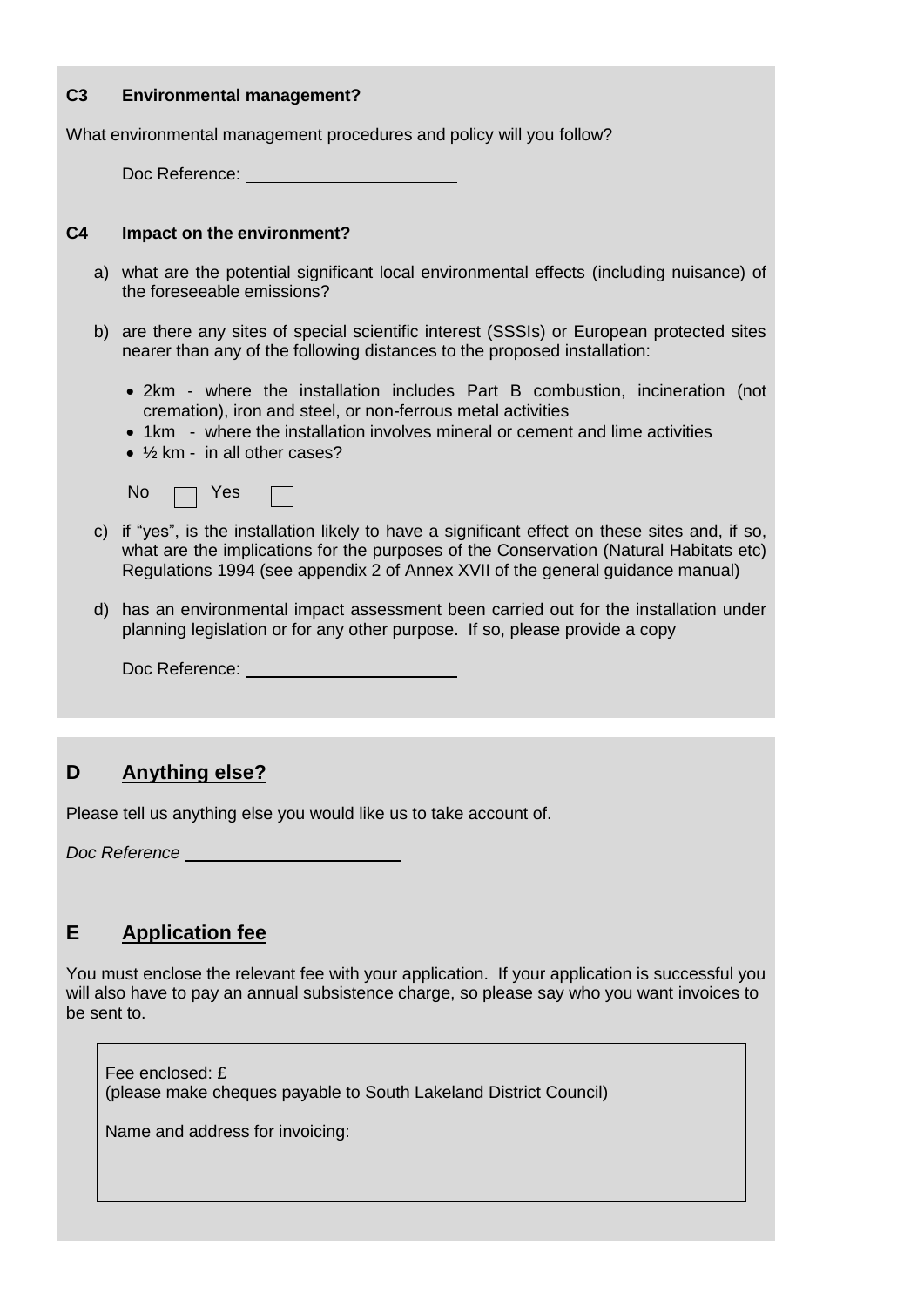# **F Protection of information**

### **G1 Any confidential or national security information in your application?**

If there is any information in your application you think should be kept off the public register for confidentiality or national security reasons, please say what and why. General guidance manual chapter 8 advises on what may be excluded. (*Don't include any national security information in your application. Send it, plus the omitted information, to the Secretary of State or Welsh Ministers who will decide what, if anything, can be made public.)*

Doc Reference

### **G2 Please note: data protection**

The information you give will be used by the Council to process your application. It will be placed on the relevant public register and used to monitor compliance with the permit conditions. We may also use and or disclose any of the information you give us in order to:

- consult with the public, public bodies and other organisations,
- carry out statistical analysis, research and development on environmental issues,
- provide public register information to enquirers,
- make sure you keep to the conditions of your permit and deal with any matters relating to your permit
- investigate possible breaches of environmental law and take any resulting action,
- prevent breaches of environmental law,
- offer you documents or services relating to environmental matters,
- respond to requests for information under the Freedom of Information Act 2000 and the Environmental Information Regulations 2004 (if the Data Protection Act allows)
- assess customer service satisfaction and improve our service.

We may pass on the information to agents/representatives who we ask to do any of these things on our behalf.

# **G3 Please note: it is an offence to provide false information**

It is an offence under regulation 38 of the EP Regulations, for the purpose of obtaining a permit (for yourself or anyone else), to:

- make a false statement which you know to be false or misleading in a material particular,
- recklessly make a statement which is false or misleading in a material particular
- intentionally to make a false entry in any record required to be kept under any environmental permit condition
- with intent to deceive, to forge or use a document issued or required for any purpose under any environmental permit condition.

If you make a false statement

- we may prosecute you, and
- if you are convicted, you are liable to a fine or imprisonment (or both).